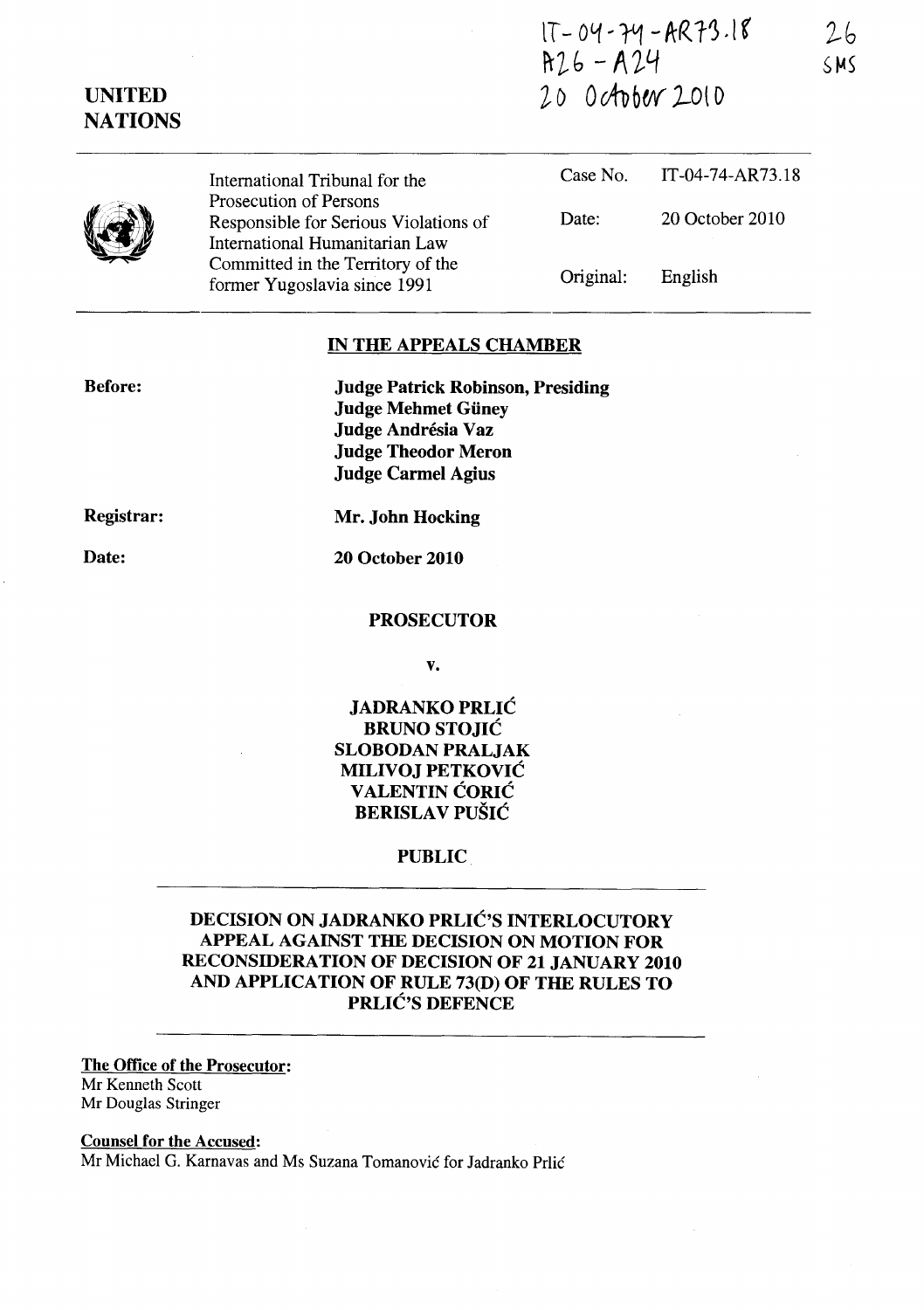1. The Appeals Chamber of the International Tribunal for the Prosecution of Persons Responsible for Serious Violations of International Humanitarian Law Committed in the Territory of the former Yugoslavia since 1991 ("Appeals Chamber" and "Tribunal", respectively) is seised of "Jadranko Prlić's Interlocutory Appeal Against the Decision on Motion for Reconsideration of Decision of 21 January 2010 and Application of Rule 73(D) of the Rules to Prlic's Defence" filed by Jadranko Prlic ("Prlic") on 16 July 2010 ("Appeal").

2. On 7 June 2010, Prlic filed a motion for reconsideration or, alternatively, a request for certification to appeal the Trial Chamber's 1 February 2010 Decision<sup>1</sup> imposing sanctions under Rule 73(D) of the Rules of Procedure and Evidence of the Tribunal ("Rules") for the filing of a motion constituting an abuse of process.<sup>2</sup> On 28 June 2010, the Trial Chamber denied the motion for reconsideration and also Prlic's request for certification to appeal under Rule 73(B) of the Rules, finding that "the Prlic Defence has not established how being subjected to a sanction pursuant to Rule 73(D) of the Rules satisfies the criteria for certification to appeal".<sup>3</sup>

3. Rule 73(D) of the Rules provides that:

Irrespective of any sanctions which may be imposed under Rule 46 (A), when a Chamber finds that a motion is frivolous or is an abuse of process, the Registrar shall withhold payment of fees associated with the production of that motion and/or costs thereof.

The Appeals Chamber observes that nothing in this provision suggests that an interlocutory appeal lies as a matter of right. Accordingly, Rule 73(B) of the Rules provides the only mechanism pursuant to which Prlic can file an interlocutory appeal of a decision imposing Rule 73(D) sanctions.

4. In filing this Appeal, Prlic nevertheless seeks to rely upon Rule 77(1) of the Rules. He contends that under Rule  $77(J)$ , the appeal of any decision in relation to contempt of the Tribunal is provided as a matter of right.<sup>4</sup> He further submits that the appeal of Rule 73(D) sanctions is appropriate under Rule 77(J) of the Rules because, like charges for contempt under Rule 77 of the

1

 $25$ 

<sup>&</sup>lt;sup>1</sup> Prosecutor v. Jadranko Prlić et al., Case No. IT-04-74-T, Decision on Motion for Reconsideration of Decision of 21 January 2010 and Application of Rule 73(D) of the Rules to Prlic's Defence, 5 February 2010, p. 5. The decision was filed originally in French on 1 February 2010 ("Impugned Decision").

*<sup>2</sup> Prosecutor v. ladranko Prlic et al.,* Case No. IT-04-74-T, Jadranko Prlic's Motion for Reconsideration, or in the Alternative, Request for Certification to Appeal the *Decision concernant la demande de reexamen de la decision portant application de l'article 73(D) du reglement a la Defense Plic* [sic], 7 June 2010.

<sup>3</sup>*Prosecutor v. ladranko Prlic et aI.,* Case No. IT-04-74-T, Decision on Request for Reconsideration, or in the Alternative, for Certification to Appeal the 1 February 2010 Decision Applying Rule 73 (D) of the Rules to the Prlic Defence, 16 July 2010, p. 5. The decision was filed originally in French on 28 June 2010.

Appeal, p. 1 and para. 20.